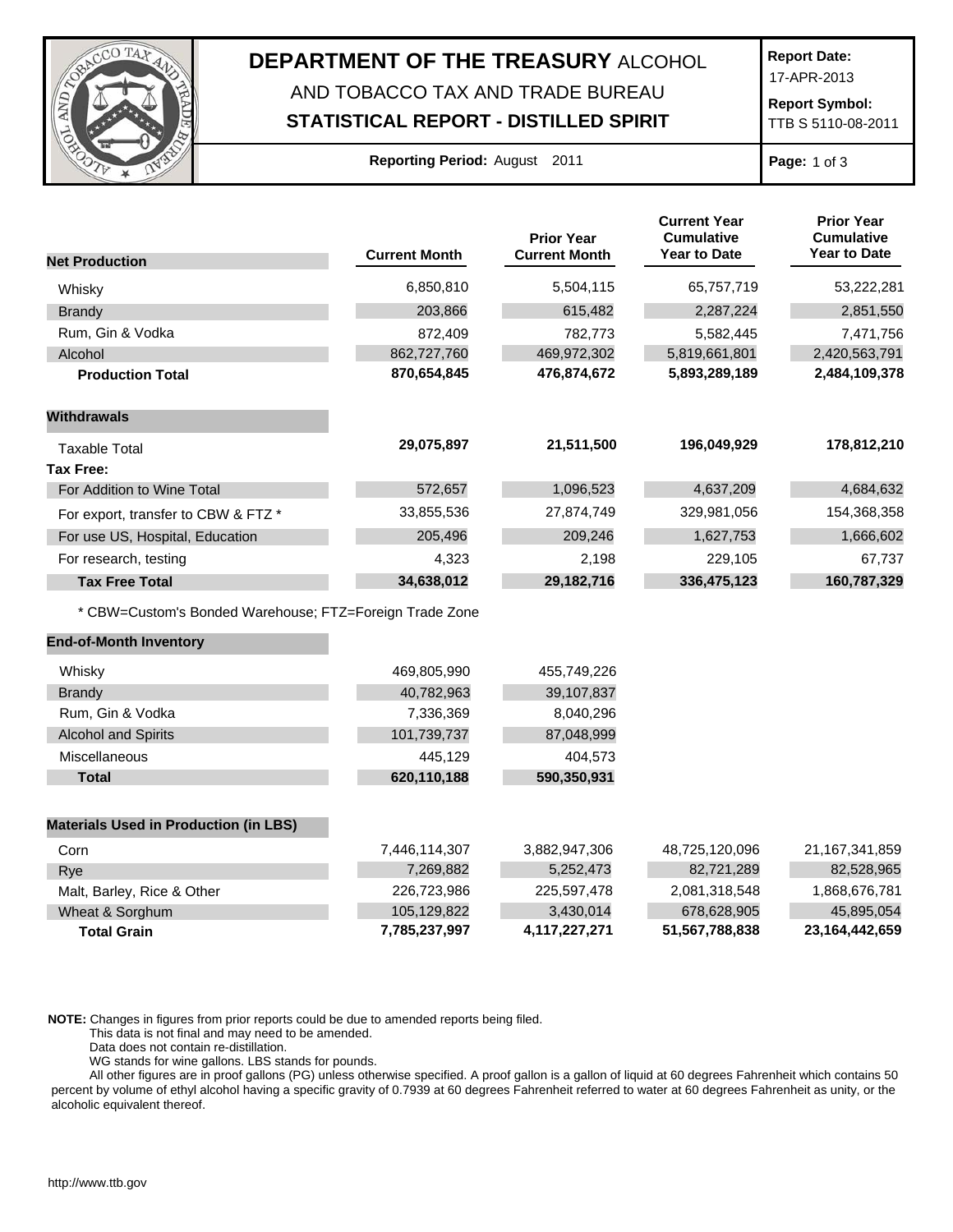## **STATISTICAL REPORT - DISTILLED SPIRIT** TTB S 5110-08-2011 **Page:** 2 of 3

| <b>Bottled For Domestic Use (in WG)</b>         | <b>Current Month</b> | <b>Prior Year</b><br><b>Current Month</b> | <b>Current Year</b><br><b>Cumulative</b><br><b>Year to Date</b> | <b>Prior Year</b><br><b>Cumulative</b><br><b>Year to Date</b> |
|-------------------------------------------------|----------------------|-------------------------------------------|-----------------------------------------------------------------|---------------------------------------------------------------|
| Whisky                                          | 6,102,876            | 6,066,511                                 | 47,771,801                                                      | 46,589,599                                                    |
| <b>Brandy</b>                                   | 1,658,664            | 1,676,160                                 | 10,289,339                                                      | 12,140,269                                                    |
| Imported Rum: Puerto Rican                      | 2,564,071            | 3,086,199                                 | 23,425,575                                                      | 23,132,063                                                    |
| Virgin Islands                                  | 623,521              | 528,897                                   | 3,945,718                                                       | 3,763,324                                                     |
| Others                                          | 284,538              | 529,757                                   | 2,618,991                                                       | 3,221,754                                                     |
| Gin                                             | 1,234,791            | 1,117,255                                 | 10,182,453                                                      | 10,110,302                                                    |
| Vodka                                           | 10,231,814           | 9,986,125                                 | 73,701,786                                                      | 70,623,567                                                    |
| Cordials                                        | 4,670,537            | 4,497,484                                 | 36,007,436                                                      | 34,034,873                                                    |
| Cocktails                                       | 1,037,340            | 645,021                                   | 5,027,509                                                       | 4,534,257                                                     |
| Tequila                                         | 1,566,772            | 1,462,439                                 | 12,893,124                                                      | 12,074,373                                                    |
| Alcohol, Neutral Spirits & Miscellaneous        | 1,136,847            | 1,131,895                                 | 8,442,314                                                       | 6,979,153                                                     |
| <b>Non-Whisky Total</b>                         | 25,008,895           | 24,661,232                                | 186,534,245                                                     | 180,613,935                                                   |
| <b>Total Whisky &amp; Non-Whisky</b>            | 31,111,771           | 30,727,743                                | 234,306,046                                                     | 227,203,534                                                   |
| <b>Bottled in Bond for Domestic Use (in WG)</b> |                      |                                           |                                                                 |                                                               |
| Total                                           | 49,887               | 13,029                                    | 264,891                                                         | 152,465                                                       |
| <b>Bottled for Export (in WG)</b>               |                      |                                           |                                                                 |                                                               |
| Whisky                                          | 2,641,885            | 1,934,167                                 | 14,645,952                                                      | 13,983,330                                                    |
| Brandy, Cordials, Cocktails & Miscellaneous     | 286,466              | 220,032                                   | 1,549,856                                                       | 1,190,686                                                     |
| Rum, Gin, Vodka, Tequila & Alcohol              | 394,060              | 348,004                                   | 2,408,101                                                       | 2,895,288                                                     |
| <b>Total</b>                                    | 3,322,411            | 2,502,203                                 | 18,603,909                                                      | 18,069,304                                                    |
| <b>Grand Total</b>                              | 34,484,069           | 33,242,975                                | 253,174,846                                                     | 245,425,303                                                   |
| <b>Spirits Dumped to Processing</b>             |                      |                                           |                                                                 |                                                               |
| Alcohol and Neutral Spirits                     | 8,943,998            | 9,149,674                                 | 61,572,155                                                      | 65,749,350                                                    |
| Imported Whisky                                 | 1,930,741            | 2,449,413                                 | 15,360,939                                                      | 17,084,628                                                    |
| Domestic Whisky                                 | 7,294,794            | 5,512,278                                 | 45,633,269                                                      | 39,646,291                                                    |
| <b>Brandy</b>                                   | 1,279,979            | 1,401,595                                 | 10,155,811                                                      | 10,835,405                                                    |
| Imported Rum: Puerto Rican                      | 1,867,431            | 2,359,665                                 | 18,095,402                                                      | 18,095,581                                                    |
| Virgin Islands                                  | 991,934              | 917,196                                   | 6,148,915                                                       | 6,786,823                                                     |
| <b>Others</b>                                   | 519,084              | 455,499                                   | 3,840,054                                                       | 3,526,369                                                     |
| Gin                                             | 1,091,746            | 928,614                                   | 9,235,317                                                       | 9,682,837                                                     |
| Vodka                                           | 2,089,960            | 1,462,565                                 | 19,902,158                                                      | 10,048,892                                                    |
| Cordials, Cocktails & Miscellaneous             | 727,674              | 716,352                                   | 5,232,507                                                       | 4,602,356                                                     |
| Tequila                                         | 1,582,737            | 1,245,602                                 | 11,098,230                                                      | 10,414,999                                                    |
| <b>Total</b>                                    | 28,320,078           | 26,598,453                                | 206,274,757                                                     | 196,473,531                                                   |
| <b>Other Ingredients Mixed with Spirits</b>     |                      |                                           |                                                                 |                                                               |
| Wine                                            | 649,053              | 643,128                                   | 4,814,972                                                       | 6,706,317                                                     |
| <b>Alcohol Flavoring Materials</b>              | 318,683              | 294,884                                   | 2,352,186                                                       | 2,244,088                                                     |

**NOTE:** Changes in figures from prior reports could be due to amended reports being filed.

This data is not final and may need to be amended.

Data does not contain re-distillation.

WG stands for wine gallons. LBS stands for pounds.

All other figures are in proof gallons (PG) unless otherwise specified. A proof gallon is a gallon of liquid at 60 degrees Fahrenheit which contains 50 percent by volume of ethyl alcohol having a specific gravity of 0.7939 at 60 degrees Fahrenheit referred to water at 60 degrees Fahrenheit as unity, or the alcoholic equivalent thereof.